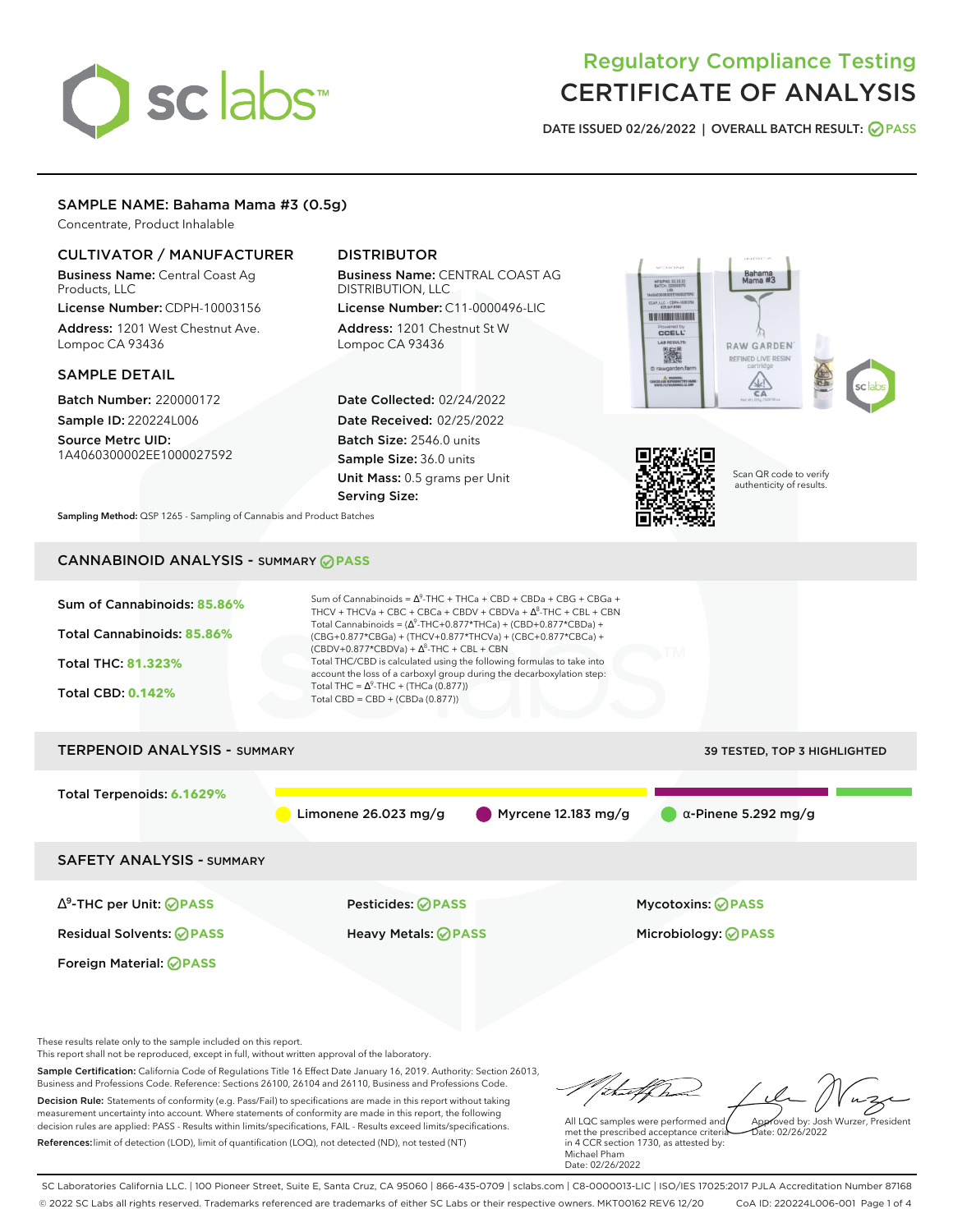



**BAHAMA MAMA #3 (0.5G) | DATE ISSUED 02/26/2022 | OVERALL BATCH RESULT: PASS**

#### **CANNABINOID TEST RESULTS** - 02/26/2022 **PASS**

Tested by high-performance liquid chromatography with diode-array detection (HPLC-DAD). **Method:** QSP 1157 - Analysis of Cannabinoids by HPLC-DAD

#### TOTAL CANNABINOIDS: **85.86%** Total Cannabinoids (Total THC) + (Total CBD) +

(Total CBG) + (Total THCV) + (Total CBC) +  $(Total CBDV) +  $\Delta^8$ -THC + CBL + CBN$ 

TOTAL THC: **81.323%** Total THC (Δ<sup>9</sup>-THC+0.877\*THCa)

TOTAL CBD: **0.142%**

Total CBD (CBD+0.877\*CBDa)

TOTAL CBG: 4.015% Total CBG (CBG+0.877\*CBGa)

TOTAL THCV: 0.38% Total THCV (THCV+0.877\*THCVa)

TOTAL CBC: ND Total CBC (CBC+0.877\*CBCa)

TOTAL CBDV: ND Total CBDV (CBDV+0.877\*CBDVa)

| <b>COMPOUND</b>  | LOD/LOQ<br>(mg/g)          | <b>MEASUREMENT</b><br><b>UNCERTAINTY</b><br>(mg/g) | <b>RESULT</b><br>(mg/g) | <b>RESULT</b><br>(%) |
|------------------|----------------------------|----------------------------------------------------|-------------------------|----------------------|
| $\Lambda^9$ -THC | 0.06/0.26                  | ±21.795                                            | 813.23                  | 81.323               |
| <b>CBG</b>       | 0.06/0.19                  | ±1.233                                             | 40.15                   | 4.015                |
| <b>THCV</b>      | 0.1 / 0.2                  | ±0.15                                              | 3.8                     | 0.38                 |
| <b>CBD</b>       | 0.07/0.29                  | ±0.051                                             | 1.42                    | 0.142                |
| $\Delta^8$ -THC  | 0.1/0.4                    | N/A                                                | <b>ND</b>               | <b>ND</b>            |
| <b>THCa</b>      | 0.05/0.14                  | N/A                                                | <b>ND</b>               | <b>ND</b>            |
| <b>THCVa</b>     | 0.07 / 0.20                | N/A                                                | <b>ND</b>               | <b>ND</b>            |
| <b>CBDa</b>      | 0.02/0.19                  | N/A                                                | <b>ND</b>               | <b>ND</b>            |
| <b>CBDV</b>      | 0.04 / 0.15                | N/A                                                | <b>ND</b>               | <b>ND</b>            |
| <b>CBDVa</b>     | 0.03 / 0.53                | N/A                                                | <b>ND</b>               | <b>ND</b>            |
| <b>CBGa</b>      | 0.1 / 0.2                  | N/A                                                | <b>ND</b>               | <b>ND</b>            |
| <b>CBL</b>       | 0.06 / 0.24                | N/A                                                | <b>ND</b>               | <b>ND</b>            |
| <b>CBN</b>       | 0.1 / 0.3                  | N/A                                                | <b>ND</b>               | <b>ND</b>            |
| <b>CBC</b>       | 0.2 / 0.5                  | N/A                                                | <b>ND</b>               | <b>ND</b>            |
| <b>CBCa</b>      | 0.07 / 0.28                | N/A                                                | <b>ND</b>               | <b>ND</b>            |
|                  | <b>SUM OF CANNABINOIDS</b> |                                                    | 858.6 mg/g              | 85.86%               |

#### **UNIT MASS: 0.5 grams per Unit**

| $\Delta^9$ -THC per Unit               | 1100 per-package limit | 406.62 mg/unit | <b>PASS</b> |
|----------------------------------------|------------------------|----------------|-------------|
| <b>Total THC per Unit</b>              |                        | 406.62 mg/unit |             |
| <b>CBD</b> per Unit                    |                        | $0.71$ mg/unit |             |
| <b>Total CBD per Unit</b>              |                        | $0.71$ mg/unit |             |
| <b>Sum of Cannabinoids</b><br>per Unit |                        | 429.3 mg/unit  |             |
| <b>Total Cannabinoids</b><br>per Unit  |                        | 429.3 mg/unit  |             |

| <b>COMPOUND</b>          | LOD/LOQ<br>(mg/g) | ๚๖ฃ๙๛๚<br><b>UNCERTAINTY</b><br>(mg/g) | <b>RESULT</b><br>(mg/g)                         | <b>RESULT</b><br>$(\%)$ |
|--------------------------|-------------------|----------------------------------------|-------------------------------------------------|-------------------------|
| Limonene                 | 0.005 / 0.016     | ±0.2889                                | 26.023                                          | 2.6023                  |
| Myrcene                  | 0.008 / 0.025     | ±0.1218                                | 12.183                                          | 1.2183                  |
| $\alpha$ -Pinene         | 0.005 / 0.017     | ±0.0355                                | 5.292                                           | 0.5292                  |
| β-Caryophyllene          | 0.004 / 0.012     | ±0.1289                                | 4.652                                           | 0.4652                  |
| $\beta$ -Pinene          | 0.004 / 0.014     | ±0.0392                                | 4.406                                           | 0.4406                  |
| β-Ocimene                | 0.006 / 0.020     | ±0.0680                                | 2.718                                           | 0.2718                  |
| Fenchol                  | 0.010 / 0.034     | ±0.0352                                | 1.168                                           | 0.1168                  |
| α-Humulene               | 0.009/0.029       | ±0.0270                                | 1.080                                           | 0.1080                  |
| Linalool                 | 0.009 / 0.032     | ±0.0302                                | 1.021                                           | 0.1021                  |
| Terpineol                | 0.009 / 0.031     | ±0.0308                                | 0.645                                           | 0.0645                  |
| Terpinolene              | 0.008 / 0.026     | ±0.0097                                | 0.610                                           | 0.0610                  |
| Camphene                 | 0.005 / 0.015     | ±0.0050                                | 0.555                                           | 0.0555                  |
| $trans-\beta$ -Farnesene | 0.008 / 0.025     | ±0.0140                                | 0.507                                           | 0.0507                  |
| Fenchone                 | 0.009 / 0.028     | ±0.0056                                | 0.250                                           | 0.0250                  |
| Borneol                  | 0.005 / 0.016     | ±0.0061                                | 0.188                                           | 0.0188                  |
| $\alpha$ -Bisabolol      | 0.008 / 0.026     | ±0.0042                                | 0.102                                           | 0.0102                  |
| Nerolidol                | 0.006 / 0.019     | ±0.0029                                | 0.060                                           | 0.0060                  |
| $\gamma$ -Terpinene      | 0.006 / 0.018     | ±0.0006                                | 0.045                                           | 0.0045                  |
| Valencene                | 0.009 / 0.030     | ±0.0019                                | 0.035                                           | 0.0035                  |
| $\alpha$ -Terpinene      | 0.005 / 0.017     | ±0.0003                                | 0.027                                           | 0.0027                  |
| Citronellol              | 0.003 / 0.010     | ±0.0010                                | 0.026                                           | 0.0026                  |
| $\alpha$ -Phellandrene   | 0.006 / 0.020     | ±0.0002                                | 0.022                                           | 0.0022                  |
| Geraniol                 | 0.002 / 0.007     | ±0.0005                                | 0.014                                           | 0.0014                  |
| Eucalyptol               | 0.006 / 0.018     | N/A                                    | <loq< th=""><th><loq< th=""></loq<></th></loq<> | <loq< th=""></loq<>     |
| Sabinene Hydrate         | 0.006 / 0.022     | N/A                                    | <loq< th=""><th><loq< th=""></loq<></th></loq<> | <loq< th=""></loq<>     |
| Nerol                    | 0.003 / 0.011     | N/A                                    | <loq< th=""><th><loq< th=""></loq<></th></loq<> | <loq< th=""></loq<>     |
| Caryophyllene<br>Oxide   | 0.010 / 0.033     | N/A                                    | <loq< th=""><th><loq< th=""></loq<></th></loq<> | <loq< th=""></loq<>     |
| Guaiol                   | 0.009 / 0.030     | N/A                                    | <loq< th=""><th><loq< th=""></loq<></th></loq<> | <loq< th=""></loq<>     |
| Sabinene                 | 0.004 / 0.014     | N/A                                    | <b>ND</b>                                       | <b>ND</b>               |
| $\Delta^3$ -Carene       | 0.005 / 0.018     | N/A                                    | <b>ND</b>                                       | <b>ND</b>               |
| p-Cymene                 | 0.005 / 0.016     | N/A                                    | ND                                              | <b>ND</b>               |
| Isopulegol               | 0.005 / 0.016     | N/A                                    | ND                                              | ND                      |
| Camphor                  | 0.006 / 0.019     | N/A                                    | <b>ND</b>                                       | ND                      |
| Isoborneol               | 0.004 / 0.012     | N/A                                    | ND                                              | ND                      |
| Menthol                  | 0.008 / 0.025     | N/A                                    | ND                                              | ND                      |
| Pulegone                 | 0.003 / 0.011     | N/A                                    | <b>ND</b>                                       | ND                      |
| <b>Geranyl Acetate</b>   | 0.004 / 0.014     | N/A                                    | ND                                              | ND                      |
| $\alpha$ -Cedrene        | 0.005 / 0.016     | N/A                                    | ND                                              | ND                      |
| Cedrol                   | 0.008 / 0.027     | N/A                                    | <b>ND</b>                                       | ND                      |
| <b>TOTAL TERPENOIDS</b>  |                   |                                        | 61.629 mg/g                                     | 6.1629%                 |

SC Laboratories California LLC. | 100 Pioneer Street, Suite E, Santa Cruz, CA 95060 | 866-435-0709 | sclabs.com | C8-0000013-LIC | ISO/IES 17025:2017 PJLA Accreditation Number 87168 © 2022 SC Labs all rights reserved. Trademarks referenced are trademarks of either SC Labs or their respective owners. MKT00162 REV6 12/20 CoA ID: 220224L006-001 Page 2 of 4

#### **TERPENOID TEST RESULTS** - 02/26/2022

Terpene analysis utilizing gas chromatography-flame ionization detection (GC-FID). **Method:** QSP 1192 - Analysis of Terpenoids by GC-FID

**MEASUREMENT**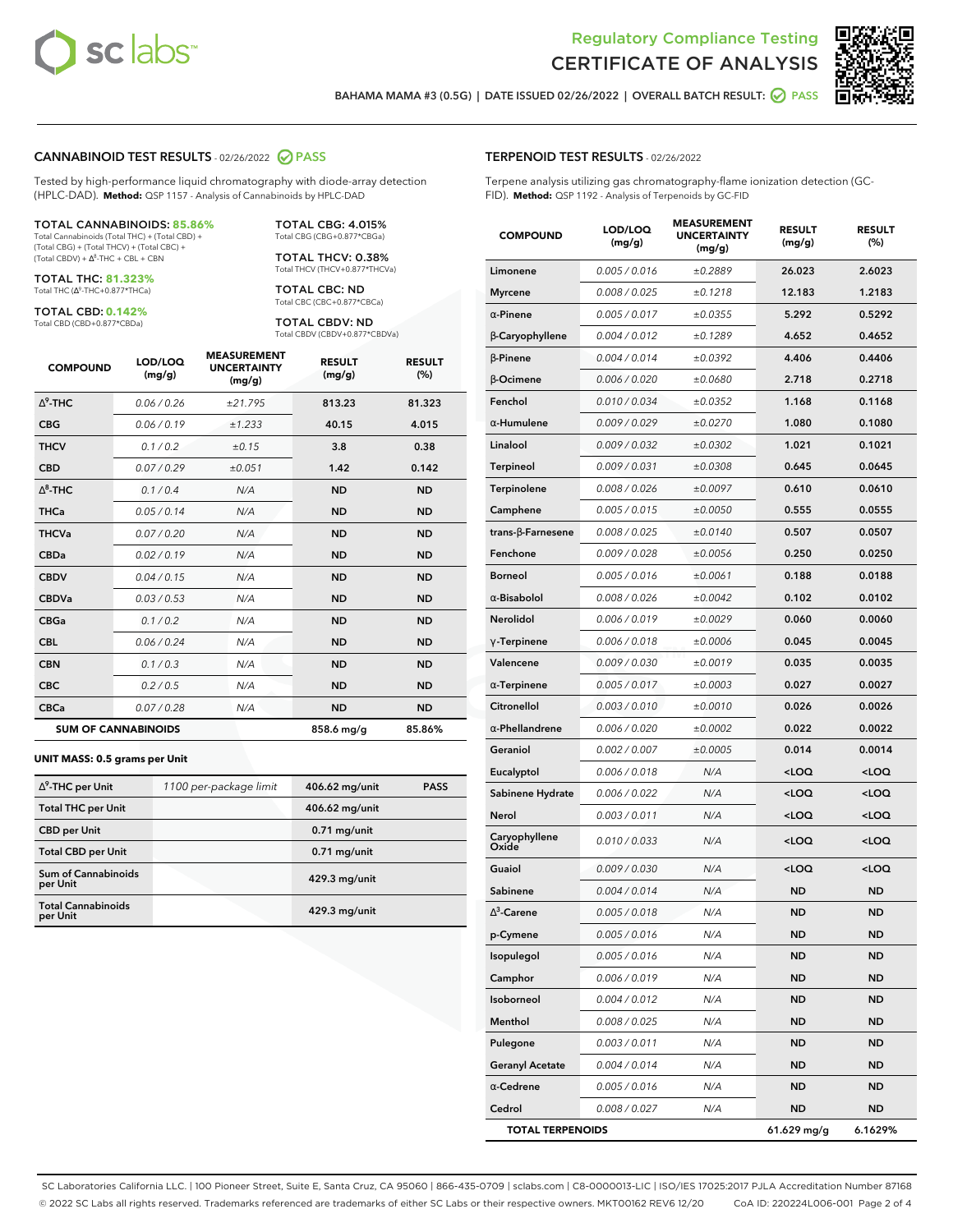



**BAHAMA MAMA #3 (0.5G) | DATE ISSUED 02/26/2022 | OVERALL BATCH RESULT: PASS**

#### **CATEGORY 1 PESTICIDE TEST RESULTS** - 02/26/2022 **PASS**

Pesticide and plant growth regulator analysis utilizing high-performance liquid chromatography-mass spectrometry (HPLC-MS) or gas chromatography-mass spectrometry (GC-MS). \*GC-MS utilized where indicated. **Method:** QSP 1212 - Analysis of Pesticides and Mycotoxins by LC-MS or QSP 1213 - Analysis of Pesticides by GC-MS

| <b>COMPOUND</b>             | LOD/LOQ<br>$(\mu g/g)$ | <b>ACTION</b><br>LIMIT<br>$(\mu g/g)$ | <b>MEASUREMENT</b><br><b>UNCERTAINTY</b><br>$(\mu g/g)$ | <b>RESULT</b><br>$(\mu g/g)$ | <b>RESULT</b> |
|-----------------------------|------------------------|---------------------------------------|---------------------------------------------------------|------------------------------|---------------|
| <b>Aldicarb</b>             | 0.03 / 0.08            | $\geq$ LOD                            | N/A                                                     | <b>ND</b>                    | <b>PASS</b>   |
| Carbofuran                  | 0.02 / 0.05            | $\ge$ LOD                             | N/A                                                     | <b>ND</b>                    | <b>PASS</b>   |
| Chlordane*                  | 0.03/0.08              | $>$ LOD                               | N/A                                                     | <b>ND</b>                    | <b>PASS</b>   |
| Chlorfenapyr*               | 0.03/0.10              | $>$ LOD                               | N/A                                                     | <b>ND</b>                    | <b>PASS</b>   |
| Chlorpyrifos                | 0.02 / 0.06            | $>$ LOD                               | N/A                                                     | <b>ND</b>                    | <b>PASS</b>   |
| Coumaphos                   | 0.02 / 0.07            | $\geq$ LOD                            | N/A                                                     | <b>ND</b>                    | <b>PASS</b>   |
| <b>Daminozide</b>           | 0.02 / 0.07            | $\ge$ LOD                             | N/A                                                     | <b>ND</b>                    | <b>PASS</b>   |
| <b>Dichlorvos</b><br>(DDVP) | 0.03/0.09              | $\geq$ LOD                            | N/A                                                     | <b>ND</b>                    | <b>PASS</b>   |
| Dimethoate                  | 0.03 / 0.08            | $>$ LOD                               | N/A                                                     | <b>ND</b>                    | <b>PASS</b>   |
| Ethoprophos                 | 0.03/0.10              | $\geq$ LOD                            | N/A                                                     | <b>ND</b>                    | <b>PASS</b>   |
| Etofenprox                  | 0.02 / 0.06            | > LOD                                 | N/A                                                     | <b>ND</b>                    | <b>PASS</b>   |
| Fenoxycarb                  | 0.03 / 0.08            | $\geq$ LOD                            | N/A                                                     | <b>ND</b>                    | <b>PASS</b>   |
| Fipronil                    | 0.03 / 0.08            | $\ge$ LOD                             | N/A                                                     | <b>ND</b>                    | <b>PASS</b>   |
| Imazalil                    | 0.02 / 0.06            | $\ge$ LOD                             | N/A                                                     | <b>ND</b>                    | <b>PASS</b>   |
| <b>Methiocarb</b>           | 0.02 / 0.07            | $\ge$ LOD                             | N/A                                                     | <b>ND</b>                    | <b>PASS</b>   |
| Parathion-methyl            | 0.03/0.10              | > LOD                                 | N/A                                                     | <b>ND</b>                    | <b>PASS</b>   |
| <b>Mevinphos</b>            | 0.03/0.09              | $\ge$ LOD                             | N/A                                                     | <b>ND</b>                    | <b>PASS</b>   |
| Paclobutrazol               | 0.02 / 0.05            | $\ge$ LOD                             | N/A                                                     | <b>ND</b>                    | <b>PASS</b>   |
| Propoxur                    | 0.03 / 0.09            | $\geq$ LOD                            | N/A                                                     | <b>ND</b>                    | <b>PASS</b>   |
| Spiroxamine                 | 0.03 / 0.08            | $\ge$ LOD                             | N/A                                                     | <b>ND</b>                    | <b>PASS</b>   |
| Thiacloprid                 | 0.03/0.10              | $>$ LOD                               | N/A                                                     | <b>ND</b>                    | <b>PASS</b>   |

#### **CATEGORY 2 PESTICIDE TEST RESULTS** - 02/26/2022 **PASS**

| <b>COMPOUND</b>          | LOD/LOQ<br>$(\mu g/g)$ | <b>ACTION</b><br><b>LIMIT</b><br>$(\mu g/g)$ | <b>MEASUREMENT</b><br><b>UNCERTAINTY</b><br>$(\mu g/g)$ | <b>RESULT</b><br>$(\mu g/g)$ | <b>RESULT</b> |  |
|--------------------------|------------------------|----------------------------------------------|---------------------------------------------------------|------------------------------|---------------|--|
| Abamectin                | 0.03/0.10              | 0.1                                          | N/A                                                     | <b>ND</b>                    | <b>PASS</b>   |  |
| Acephate                 | 0.02/0.07              | 0.1                                          | N/A                                                     | <b>ND</b>                    | <b>PASS</b>   |  |
| Acequinocyl              | 0.02/0.07              | 0.1                                          | N/A                                                     | <b>ND</b>                    | <b>PASS</b>   |  |
| Acetamiprid              | 0.02/0.05              | 0.1                                          | N/A                                                     | <b>ND</b>                    | <b>PASS</b>   |  |
| Azoxystrobin             | 0.02/0.07              | 0.1                                          | N/A                                                     | <b>ND</b>                    | <b>PASS</b>   |  |
| <b>Bifenazate</b>        | 0.01/0.04              | 0.1                                          | N/A                                                     | <b>ND</b>                    | <b>PASS</b>   |  |
| <b>Bifenthrin</b>        | 0.02 / 0.05            | 3                                            | N/A                                                     | <b>ND</b>                    | <b>PASS</b>   |  |
| <b>Boscalid</b>          | 0.03/0.09              | 0.1                                          | N/A                                                     | <b>ND</b>                    | <b>PASS</b>   |  |
| Captan                   | 0.19/0.57              | 0.7                                          | N/A                                                     | <b>ND</b>                    | <b>PASS</b>   |  |
| Carbaryl                 | 0.02/0.06              | 0.5                                          | N/A                                                     | <b>ND</b>                    | <b>PASS</b>   |  |
| Chlorantranilip-<br>role | 0.04/0.12              | 10                                           | N/A                                                     | <b>ND</b>                    | <b>PASS</b>   |  |
| Clofentezine             | 0.03/0.09              | 0.1                                          | N/A                                                     | <b>ND</b>                    | <b>PASS</b>   |  |

| <b>CATEGORY 2 PESTICIDE TEST RESULTS</b> - 02/26/2022 continued |
|-----------------------------------------------------------------|
|-----------------------------------------------------------------|

| <b>COMPOUND</b>               | LOD/LOQ<br>(µg/g) | <b>ACTION</b><br><b>LIMIT</b><br>$(\mu g/g)$ | <b>MEASUREMENT</b><br><b>UNCERTAINTY</b><br>$(\mu g/g)$ | <b>RESULT</b><br>(µg/g) | <b>RESULT</b> |
|-------------------------------|-------------------|----------------------------------------------|---------------------------------------------------------|-------------------------|---------------|
| Cyfluthrin                    | 0.12 / 0.38       | $\overline{c}$                               | N/A                                                     | <b>ND</b>               | <b>PASS</b>   |
| Cypermethrin                  | 0.11 / 0.32       | $\mathcal{I}$                                | N/A                                                     | <b>ND</b>               | <b>PASS</b>   |
| Diazinon                      | 0.02 / 0.05       | 0.1                                          | N/A                                                     | <b>ND</b>               | <b>PASS</b>   |
| Dimethomorph                  | 0.03 / 0.09       | $\overline{c}$                               | N/A                                                     | <b>ND</b>               | <b>PASS</b>   |
| Etoxazole                     | 0.02 / 0.06       | 0.1                                          | N/A                                                     | <b>ND</b>               | <b>PASS</b>   |
| Fenhexamid                    | 0.03 / 0.09       | 0.1                                          | N/A                                                     | <b>ND</b>               | <b>PASS</b>   |
| Fenpyroximate                 | 0.02 / 0.06       | 0.1                                          | N/A                                                     | <b>ND</b>               | <b>PASS</b>   |
| <b>Flonicamid</b>             | 0.03 / 0.10       | 0.1                                          | N/A                                                     | <b>ND</b>               | <b>PASS</b>   |
| Fludioxonil                   | 0.03 / 0.10       | 0.1                                          | N/A                                                     | <b>ND</b>               | <b>PASS</b>   |
| Hexythiazox                   | 0.02 / 0.07       | 0.1                                          | N/A                                                     | <b>ND</b>               | <b>PASS</b>   |
| Imidacloprid                  | 0.04 / 0.11       | 5                                            | N/A                                                     | <b>ND</b>               | <b>PASS</b>   |
| Kresoxim-methyl               | 0.02 / 0.07       | 0.1                                          | N/A                                                     | <b>ND</b>               | <b>PASS</b>   |
| <b>Malathion</b>              | 0.03 / 0.09       | 0.5                                          | N/A                                                     | <b>ND</b>               | <b>PASS</b>   |
| Metalaxyl                     | 0.02 / 0.07       | $\overline{2}$                               | N/A                                                     | <b>ND</b>               | <b>PASS</b>   |
| Methomyl                      | 0.03 / 0.10       | $\mathcal{I}$                                | N/A                                                     | <b>ND</b>               | <b>PASS</b>   |
| Myclobutanil                  | 0.03 / 0.09       | 0.1                                          | N/A                                                     | <b>ND</b>               | <b>PASS</b>   |
| Naled                         | 0.02 / 0.07       | 0.1                                          | N/A                                                     | <b>ND</b>               | <b>PASS</b>   |
| Oxamyl                        | 0.04 / 0.11       | 0.5                                          | N/A                                                     | ND                      | <b>PASS</b>   |
| Pentachloronitro-<br>benzene* | 0.03 / 0.09       | 0.1                                          | N/A                                                     | ND                      | <b>PASS</b>   |
| Permethrin                    | 0.04 / 0.12       | 0.5                                          | N/A                                                     | <b>ND</b>               | <b>PASS</b>   |
| Phosmet                       | 0.03 / 0.10       | 0.1                                          | N/A                                                     | <b>ND</b>               | <b>PASS</b>   |
| Piperonyl<br><b>Butoxide</b>  | 0.02 / 0.07       | 3                                            | N/A                                                     | <b>ND</b>               | <b>PASS</b>   |
| Prallethrin                   | 0.03 / 0.08       | 0.1                                          | N/A                                                     | <b>ND</b>               | <b>PASS</b>   |
| Propiconazole                 | 0.02 / 0.07       | 0.1                                          | N/A                                                     | <b>ND</b>               | <b>PASS</b>   |
| Pyrethrins                    | 0.04 / 0.12       | 0.5                                          | N/A                                                     | <b>ND</b>               | <b>PASS</b>   |
| Pyridaben                     | 0.02 / 0.07       | 0.1                                          | N/A                                                     | <b>ND</b>               | <b>PASS</b>   |
| Spinetoram                    | 0.02 / 0.07       | 0.1                                          | N/A                                                     | <b>ND</b>               | <b>PASS</b>   |
| Spinosad                      | 0.02 / 0.07       | 0.1                                          | N/A                                                     | <b>ND</b>               | <b>PASS</b>   |
| Spiromesifen                  | 0.02 / 0.05       | 0.1                                          | N/A                                                     | <b>ND</b>               | <b>PASS</b>   |
| Spirotetramat                 | 0.02 / 0.06       | 0.1                                          | N/A                                                     | <b>ND</b>               | <b>PASS</b>   |
| Tebuconazole                  | 0.02 / 0.07       | 0.1                                          | N/A                                                     | <b>ND</b>               | <b>PASS</b>   |
| Thiamethoxam                  | 0.03 / 0.10       | 5                                            | N/A                                                     | <b>ND</b>               | <b>PASS</b>   |
| Trifloxystrobin               | 0.03 / 0.08       | 0.1                                          | N/A                                                     | <b>ND</b>               | <b>PASS</b>   |

SC Laboratories California LLC. | 100 Pioneer Street, Suite E, Santa Cruz, CA 95060 | 866-435-0709 | sclabs.com | C8-0000013-LIC | ISO/IES 17025:2017 PJLA Accreditation Number 87168 © 2022 SC Labs all rights reserved. Trademarks referenced are trademarks of either SC Labs or their respective owners. MKT00162 REV6 12/20 CoA ID: 220224L006-001 Page 3 of 4